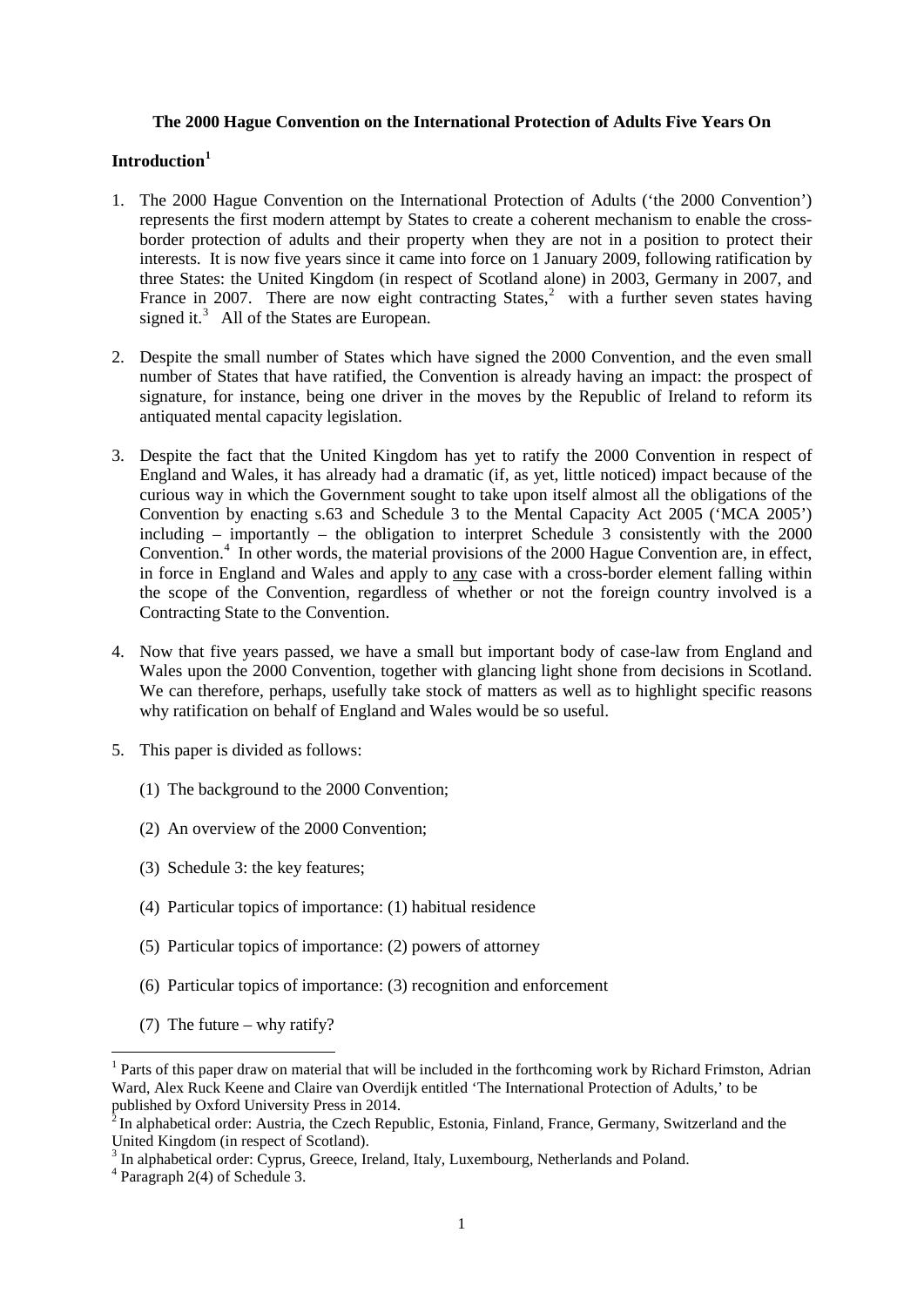#### **The 2000 Convention: background**

- 6. The 2000 Convention can be placed in line of international instruments going back to 1905 and the Convention *concernant l'interdiction et les mesures de protection analogue* ('the Convention Relating to Deprivation of Civil Rights and Similar Measures of Protection').<sup>[5](#page-1-0)</sup> This Convention formed one of five international conventions in the family law arena adopted at the Third and Fourth Sessions of the Hague Conference on Private International Law ('the Hague Conference') in 1900 and 1904,<sup>[6](#page-1-1)</sup> all of which based questions of applicable law and jurisdiction over personal status primarily on the national law of the persons in question.
- 7. The 1905 Convention was ratified by a number of European states, but the United Kingdom and the United States declined to participate. Growing difficulties in the operation of the nationality principle became apparent at an early stage and despite efforts made by the Hague Conference to revive the treaties in the 1920s, over the years most of the parties both to this Convention and to the others concluded at the same time denounced them.
- 8. A lengthy hiatus then ensued before the preparation of further treaties in the area, the focus switching to matters concerning children. Conventions concluded in this area under the auspices of the Hague Convention included, most importantly, (1) the Convention of 5 October 1961 Concerning the Powers of Authorities and the Law Applicable in respect of the Protection of Infants ('the 1961 Convention')<sup>[7](#page-1-2)</sup> and (2) the Convention of 25 October 1980 on the Civil Aspects of International Child Abduction ('the 19[8](#page-1-3)0 Convention');<sup>8</sup> and (3) the Convention of 29 May 1993 on Protection of Children and Co-operation in Respect of Intercountry Adoption ('the 1993 Convention').<sup>[9](#page-1-4)</sup> The 1961 Convention was widely recognised as having been less than entirely successful, and in 1993, the States represented at the Seventeenth Session of the Hague Conference therefore decided to undertake at the Eighteenth Session both a revision to the 1961 Convention and the possible extension of the new Convention's scope to the protection of incapacitated adults. As described by the deputy Secretary-General of the Hague Conference, Adair Dyer, that decision in fact:

ha<sup>[d]</sup> three panels, forming a sort of a triptych. The central panel deals with the protection of the person of the minor and must be painted against the background of the United Nations Convention on the Rights of the Child (CRC) adopted by the General Assembly on 20 November 1989. One side panel would be a landscape dealing with the protection of the minor's property, moveable and immovable, but clearly secondary in importance to the central panel, since care of the minor's person is an acute problem common to all younger children, but ownership of substantial property is a problem restricted to a relatively small percentage of the children in the population. Thus the landscape may be a countryside relatively unencumbered with manmade structures or objects. On the other hand, the matching side panel which might

<span id="page-1-0"></span><sup>5</sup> *Convention concernant l'interdiction et les mesures de protection analogue* (done in French alone) (The Hague, 17 July 1905).

<span id="page-1-1"></span><sup>6</sup> See Adair Dyer, 'The Internationalization of Family Law', *UC Davis Law Review* 30 (1996-7): pp. 625-645 and in particular pp.627-8. The *Convention pour Régler la Tutelle des Mineurs* (done in French alone) (The Hague, 12 June 1902)—usually translated as the 'Convention relating to the settlement of guardianship of minors'—was the first to use the concept of 'habitual residence.'<br><sup>7</sup> Convention Concerning the Powers of Authorities and the Law Applicable in Respect of the Protection of

<span id="page-1-2"></span>Infants (The Hague, 5 October 1961, 331 UNTS 145). Note, this was published in the official French version together with an English translation. That translation differs in some important respects from the official revised version of the Convention completed and signed on October 19 1996, English in the interim having been adopted as a second official working language of the Hague Conference.

<span id="page-1-3"></span><sup>8</sup> Convention on the Civil Aspects of International Child Abduction (The Hague, 25 October 1980, 1343 UNTS 89).

<span id="page-1-4"></span><sup>&</sup>lt;sup>9</sup> Convention on Protection of Children and Co-operation in Respect of Intercountry Adoption (The Hague, 29 May 1993, 1870 UNTS 167).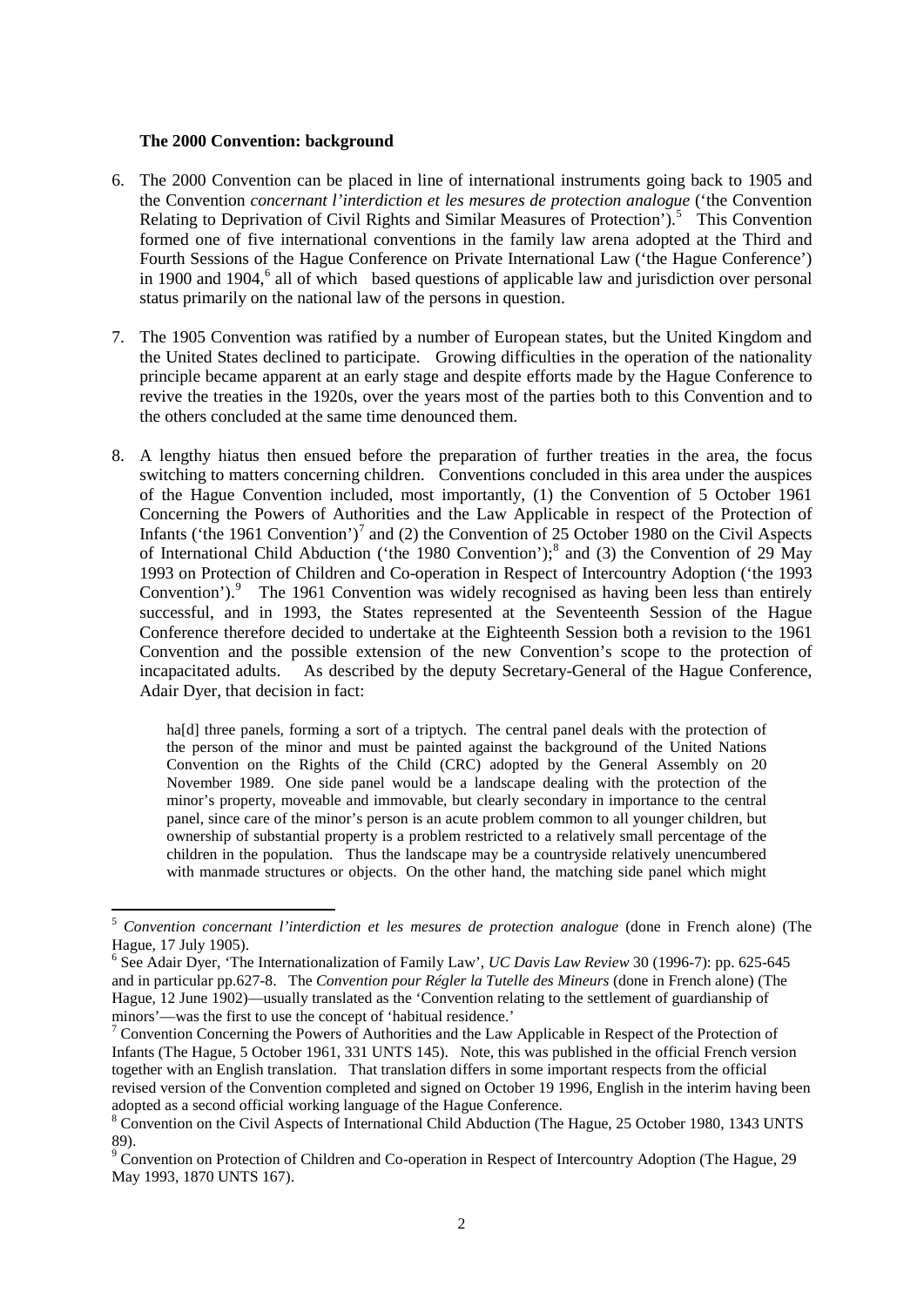deal with the protection of incapacitated adults could be a landscape bristling with factories and garnished with a wall papered with share certificates issued by companies or corporations. With incapacitated adults, except for the minority who suffer from severe disabling mental illness, management of their property may play a predominant role. Indeed, a protective management of their property may play a major role in determining what options are available from a financial point of view for the care of the person. In any case, neither of the side panels has for a backdrop, a comprehensive international instrument broadly in force, such as the  $CRC<sup>10</sup>$  $CRC<sup>10</sup>$  $CRC<sup>10</sup>$ 

- 9. The first half of the programme decided upon at the Seventeenth Session was carried out in the Eighteenth Session, culminating in the 1996 Convention. There was insufficient time for that Session to examine the position of adults. A Special Commission was therefore formed which produced a draft convention (and accompanying report) for consideration by a Special Diplomatic Commission which met at The Hague in the autumn of 1999 and unanimously adopted the text of what became the 2000 Convention on 2 October 1999. The 2000 Convention was formally concluded and opened for signature on 13 January 2000.
- 10. It can be seen from the legislative history summarised above that the 2000 Convention was seen as a counterpart to the 1996 Convention. Further, the experts involved in drafting the 2000 Convention were in very substantial part the same as those who had been involved in drafting the 1996 Convention, and their 'specific task… was to consider whether the solutions adopted by the 1996 Convention could be extended to the protection of adults.<sup> $11$ </sup> In the circumstances, it is a pertinent question whenever one has cause to examine the 2000 Convention – and by extension – Schedule 3 to the MCA 2005 whether the drafters of the Convention entirely succeeded in distinguishing adults in need of protection from 'big children.'

## **The 2000 Convention: overview**

- 11. The core provisions of the Convention address two matters that are, conceptually, very distinct:
	- (1) the resolution of questions relating to the taking of protective measures by State authorities (both judicial and administrative), and in particular (1) the identification of which authorities have jurisdiction to take such measures; and (2) the establishment of a framework for the effective recognition and enforcement of such measures in other Contracting States; and
	- (2) the resolution of questions relating to powers of representation granted in advance by adults prior to the onset of incapacity and designed either to survive such incapacity or to take effect upon their incapacity (a convenient shorthand for such powers being 'private mandates').
- 12. The substance of the solutions adopted are addressed in the section below by reference to their incorporation into English law in Schedule 3, but it is important to note at this stage that, as with many international treaties, especially those framed under the auspices of the Hague Conference on Private International Law, there are a number of terms that are left deliberately undefined. Of these, the most important by some way is 'habitual residence,'<sup>[12](#page-2-2)</sup> which is the touchstone for the

<span id="page-2-1"></span><span id="page-2-0"></span><sup>&</sup>lt;sup>10</sup> Dyer, 'Report', p.13.<br><sup>11</sup> Paul Lagarde, 'Convention of 13 January 2000 on the International Protection of Adults: Explanatory Report', in *Proceedings of the Special Commission with a Diplomatic Nature 20 September to 2 October 1999*, edited by The Permanent Bureau of the Hague Conference (The Hague: SDU, 2003), pp. 389-415 ('the Lagarde Report'), paragraph 3. The report is also available online at

[http://www.hcch.net/index\\_en.php?act=publications.details&pid=2951&dtid=3;](http://www.hcch.net/index_en.php?act=publications.details&pid=2951&dtid=3) references in this paper are given in paragraph numbers.

<span id="page-2-2"></span><sup>&</sup>lt;sup>12</sup> The then-Deputy Secretary General of the Permanent Bureau, Adair Dyer had, in a document prepared for purposes of the earlier Special Commission drafting the 1996 Convention, noted that '[t]he application of the principles of the preliminary draft Convention on the protection of children to situations [relating to habitual residence] involving the protection of adults… on the face of it does not seem feasible without some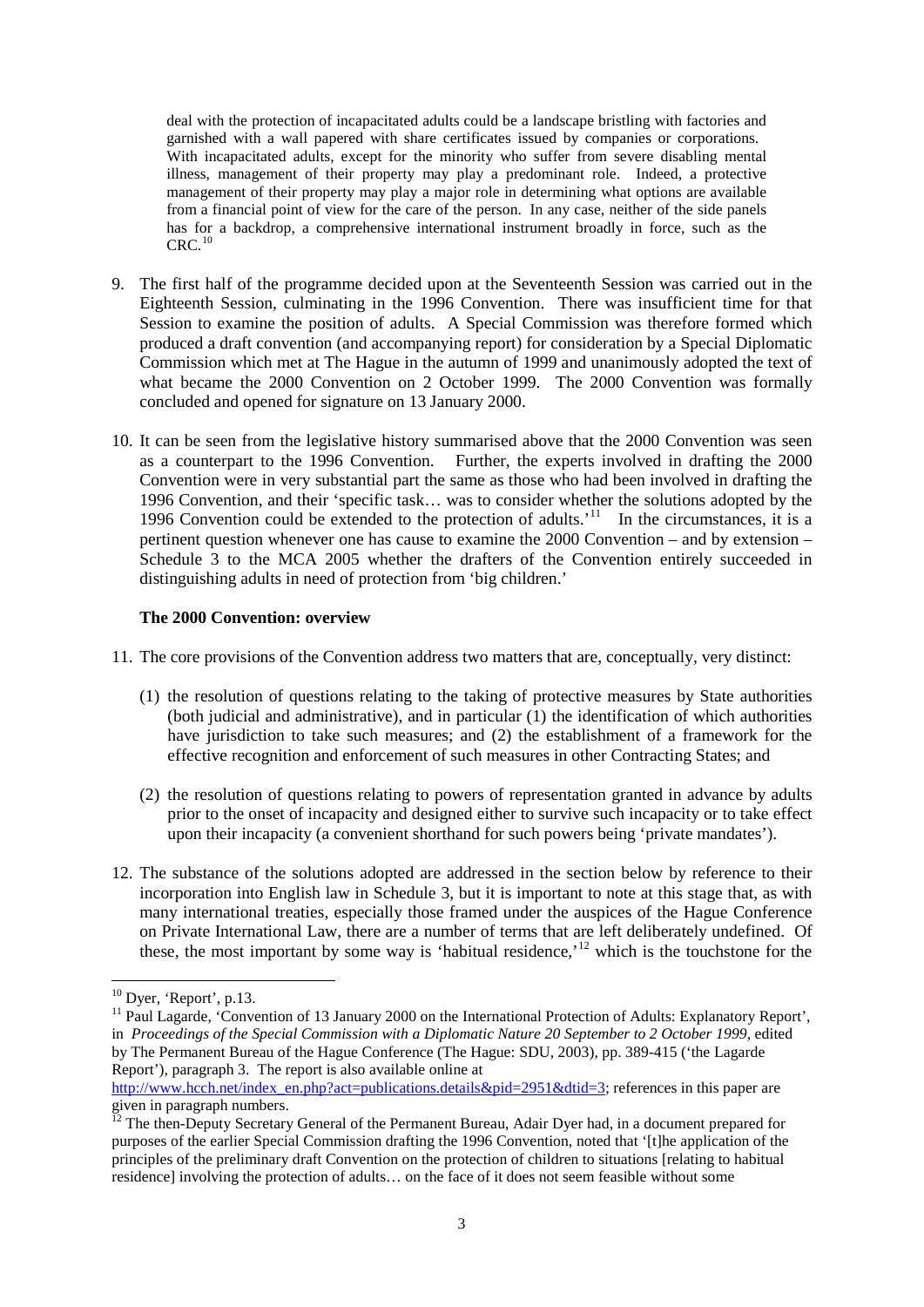determination of which State authorities have jurisdiction over the person and property of the adult in question. Although in the very early stages of the preparatory work questions were raised as to precisely how the concept should apply in relation to adults (as opposed to children), the term is expressly not defined, being a term 'which despite the important legal consequences attaching to it, should remain a factual concept.<sup>13</sup> I return to this concept as it has been examined in the courts of England and Wales in section 4 below.

- 13. Other terms which either were not defined or were not defined with precision include:
	- (1) 'Adults.' The temporal definition is clear: the 2000 Convention applies to those who have reached the age of  $18<sup>14</sup>$  albeit that it can also apply in respect of measures taken in anticipation of a person's majority where the person in question was not 18 at the point that they were taken.<sup>[15](#page-3-2)</sup> The rest of the definition is rather vaguer, an adult for purposes of the 2000 Convention being a person over the age of 18 "who, by reason of an impairment or insufficiency of their personal faculties, are not in a position to protect their interests."[16](#page-3-3) The Lagarde Report<sup>[17](#page-3-4)</sup> makes clear that the decision not to use a term such as 'incapacity' in this context was quite deliberate. Moreover, whilst the Explanatory Report identifies as a particular example of those who will fall within the Convention's scope those suffering from Alzheimer's disease, it is important to note that the Convention is intended to cover impairments that are physical as well as mental. This is clear both from the Explanatory Report and from the rejection of the proposal from the United Kingdom which sought to introduce a requirement that the impairment relate to the adult's mental faculties (or ability to communicate).<sup>[18](#page-3-5)</sup> The result is that the 2000 Convention would appear to encompass a very wide class of individuals, including those who would not – in England and Wales – be considered to fall within the scope of the Mental Capacity Act  $2005$  or  $-$  in Scotland – to fall within the scope of the Adults with Incapacity (Scotland) 2000; and
	- (2) 'Measure of protection.' Whilst a non-exhaustive definition is given in Article 3, it is only by careful examination of the Convention as a whole and of the supporting materials that it

**.** 

adjustment.' He continued: '[f]or example, a child who is normally aware of his or her surroundings will always impart some 'habitual' element to the place of residence. On the other hand, it is difficult to speak of the 'habitual' residence of an adult who has lost all awareness of his or her surroundings, for example because of being in a coma. It seems that any Special Commission or group of experts which undertakes to adapt the rules of the preliminary draft on the protection of children will have to consider whether an adult who loses all awareness of his or her surroundings still retains the latest 'habitual' residence and, if so, whether the authorities of that State have the power to order or authorize a change in the 'habitual' residence to another State. The case of the person in a coma raises the issue of whether the *habitual residence* is subjective or objective in nature, *i.e.*  whether the 'habit' in habitual implies some awareness by the person of his or her surroundings, or whether the 'habit' may be on the part of other persons who regularly see him or her lying in one place.' Dyer, 'Note on the Protection of Incapacitated Adults,' reproduced in the Proceedings at pp.37–45, at p. 45.<br><sup>13</sup> Lagarde Report, paragraph 49.<br><sup>14</sup> 2000 Convention, Art 2(1).<br><sup>15</sup> 2000 Convention, Art 2(2).<br><sup>15</sup> Article 1(1).<br><sup>17</sup> Lagarde R

<span id="page-3-1"></span><span id="page-3-0"></span>

<span id="page-3-2"></span>

<span id="page-3-3"></span>

<span id="page-3-5"></span><span id="page-3-4"></span>It should, though, be noted that the Chair of the Commission subsequently expressed the view that Art 1(1) should probably be interpreted such that the Convention only covered 'those who lack decision- making capacity', since 'on human rights grounds, compulsory measures of protection would not be justified in relation to persons who have full decision-making capacity' Eric Clive, 'The New Hague Convention on the Protection of Adults', 2000 Yearbook Private of International Law 2, no. 1 at p.5. See, for an extended discussion on this point, predicated on the basis that the Convention does cover a wider category of individuals, Long, 'Rethinking Vulnerable Adults' Protection' at pp. 61–65.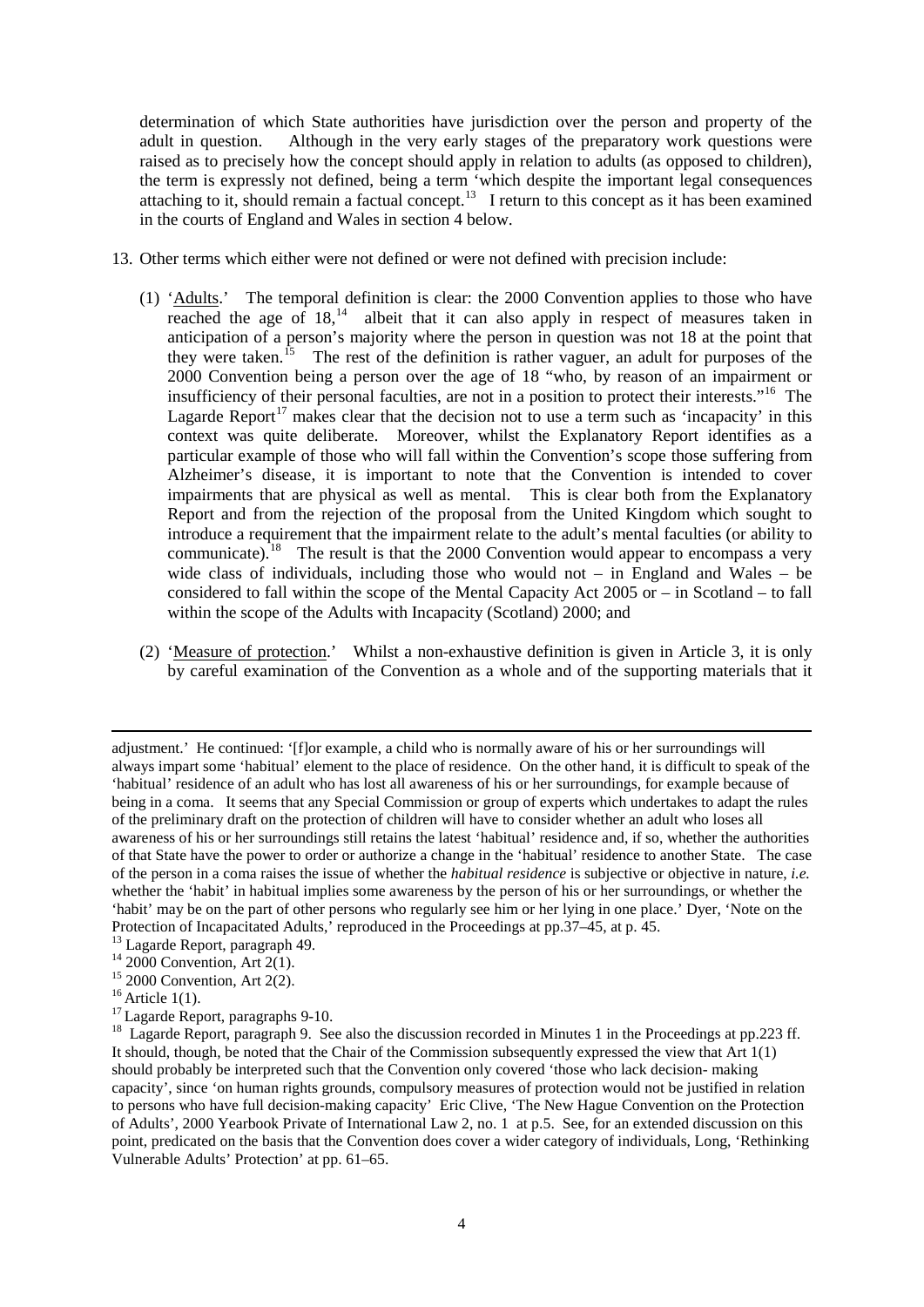becomes clear that a measure of protection only extends to a measure taken by an administrative or judicial authority, such that it does not extend to cover:

- a. decisions made by medical practitioners, medical practitioners not ordinarily counting as 'authorities' for purposes of the 2000 Convention:<sup>[19](#page-4-0)</sup>
- b. (importantly) private mandates. This can be seen from the body of the Convention itself,<sup>[20](#page-4-1)</sup> from passages in the Lagarde Report),<sup>[21](#page-4-2)</sup> in academic commentary,<sup>[22](#page-4-3)</sup> and by analogy with the provisions of the 1996 Convention relating to protective measures.<sup>[23](#page-4-4)</sup> Nor – where such is necessary – does the fact that a private mandate has to be registered or otherwise subject to confirmation by State authorities before it can be effective cloak such a private mandate with the mantle of a protective measure.<sup>[24](#page-4-5)</sup>

## **Schedule 3: an overview**

- 14. Schedule 3 was enacted with a minimum of legislative consideration, and it is perhaps indicative of its rather undercooked nature that there was for a number of years a live debate as to the extent to which all of its provisions were in force<sup>[25](#page-4-6)</sup> (the answer – that they are not – finally being given by Sir James Munby P in December 2013 in *Re PO*[26](#page-4-7)).
- 15. In any event, Schedule 3 (tracking the 2000 Hague Convention) serves two broad legislative purposes:
	- 15.1. providing the framework for recognition and enforcement of 'protective measures' taken in the place of the person's habitual residence;
	- 15.2. establishing principles to resolve conflicts of laws issues arising in respect of private mandates or – in the language of Schedule 3 – 'lasting powers;'<sup>[27](#page-4-8)</sup>
- 16. As a necessary component of both, it also sets out the basis upon which the Court of Protection has jurisdiction over those physically present in England and Wales (and/or who have property present here).

<span id="page-4-0"></span><sup>&</sup>lt;sup>19</sup> The Lagarde Report is – curiously – silent on this matter, but see in this regard the summaries of the position given by the Chair of the Special Diplomatic Commission during the course of the meetings of the Commission recorded in the Proceedings at pp. 303 and 311.<br><sup>20</sup> Article 38 is concerned with the situation where certificates of status and powers are provided by the

<span id="page-4-1"></span>authorities of Contracting States 'where a measure of protection has been taken or a power of representation confirmed.' If a power of representation that was granted by an adult with capacity always constituted a 'measure of protection,' this wording would have been otiose. Further, Article 50 applies different rules to the temporal application of the 2000 Convention to 'measures taken' (Article 50(2)) on the one hand and 'powers of representation... granted under conditions corresponding to those set out in Article 15' (Article 50(3)).

<span id="page-4-3"></span><span id="page-4-2"></span><sup>&</sup>lt;sup>21</sup> Lagarde Report, paragraphs 93, 94, 96, 106, 109, 124, 134, and 146.<br><sup>22</sup> Eric Clive, 'The New Hague Convention on the Protection of Adults' 2000 Yearbook Private of International *Law (II)* 1 at 15.<br><sup>23</sup> See in this regard Nigel Lowe and Michael Nicholls QC, *The 1996 Hague Convention on the Protection of* 

<span id="page-4-4"></span>*Children* (Bristol: Jordans, 2012), paragraphs 2.6–2.7 and Eric Clive, 'The New Hague Convention on Children', *Juridical Review 3* (1998): pp. 169–188 at 171, footnote 8.<br><sup>24</sup> This is quite clear from paragraph 146 of the Lagarde Report, where Professor Lagarde – discussing Article

<span id="page-4-5"></span><sup>38 –</sup> notes that a confirmation of powers by a State authority (judicial or administrative) 'is not a measure of protection within the meaning of the Convention.'<br><sup>25</sup> Paragraph 35 of Schedule 3 providing that paragraphs 8, 9, 19(2) and (5), and 30, along with the entirety of

<span id="page-4-6"></span>Part 5 (Cooperation) come into force only if the Convention is in force in accordance with Article 57.

<span id="page-4-7"></span><sup>26</sup> [2013] EWHC 3932 (COP); [2013] WLR (D) 495 (CP). Permission to appeal this decision has been sought by the applicant; the outcome of this application is not yet known.

<span id="page-4-8"></span> $2^{7}$  Schedule 3, paragraph 6.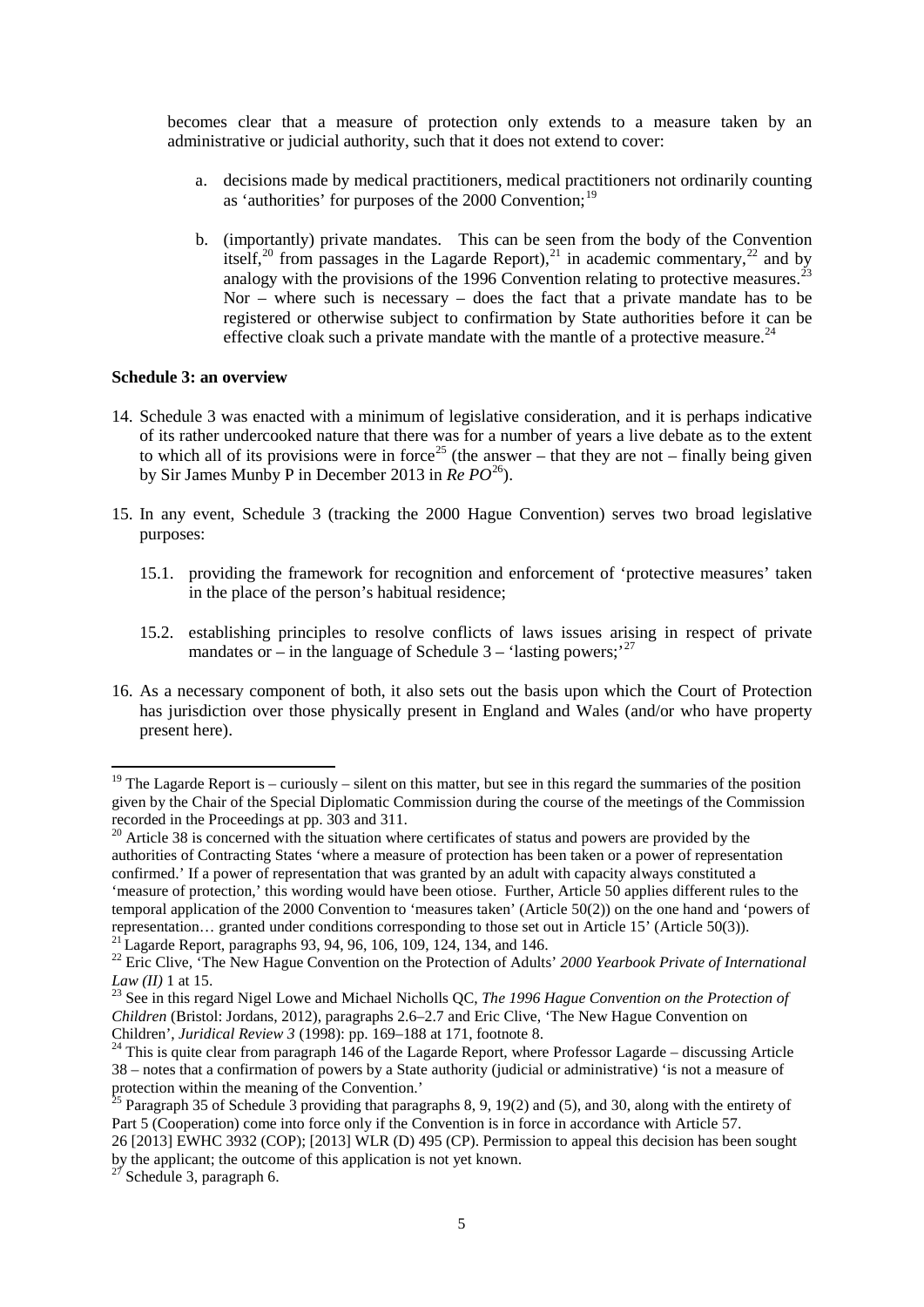17. As noted at the outset, perhaps the most curious feature of Schedule 3 is that (save in certain limited circumstances) all the obligations imposed upon the Court of Protection are imposed without reference to whether the third country in question is a signatory to the 2000 Convention. In other words, Schedule 3 and the provisions therein will be of relevance *whenever* a crossborder incapacity issue arises.

#### *Jurisdiction*

- 18. By operation of paragraph 7(1) of Schedule 3, the Court of Protection can exercise its 'full original jurisdiction' [28](#page-5-0) in relation to:
	- 18.1. an adult<sup>[29](#page-5-1)</sup> habitually resident in England and Wales;
	- 18.2. an adult's property in England and Wales;
	- 18.3. an adult present in England and Wales or who has property there, if the matter is urgent; or
	- 18.4. an adult present in England and Wales, if a protective measure which is temporary and limited in its effect to England and Wales is proposed in relation to him.
- 19. Certain deeming provisions operate in paragraph 7(2) to set out when an adult is to be treated as habitually resident in England and Wales.
- 20. I return to the question of habitual residence in section 5 below.

#### *Protective measures*

- 21. Protective measures are provided for in Part 4 of Schedule 3, which must be read with the definitions in Part 1. Tracking the Convention, paragraph 5 defines a "protective measure" as "a measure directed to the protection of the person or property" (specific, non-exhaustive examples are included which, again, track the Convention).
- 22. Part 4 of Schedule 3 governs the recognition and enforcement of protective measures upon application to the Court of Protection. It mirrors the mechanisms in place for measures taken in respect of children, $30$  in particular, the way in which the court is prevented from investigating in any detail the merits of the measure. The court's role is confined, in essence, to scrutinising whether core procedural and substantive rights have been complied with. What perhaps does not emerge entirely clearly from Part  $4^{31}$  $4^{31}$  $4^{31}$  – but is very clear from the 2000 Convention itself<sup>[32](#page-5-4)</sup> – is that foreign protective measures are to be recognised by operation of law without any formal application for recognition.<sup>33</sup>

<span id="page-5-0"></span><sup>&</sup>lt;sup>28</sup> The phrase used in *Re MN* [2010] EWHC 1926 (Fam));[2010] COPLR Con Vol 893 by Hedley J to contrast with the very limited jurisdiction of the Court of Protection when it comes to the recognition and enforcement of protective measures.

<span id="page-5-1"></span> $^{29}$  By virtue of paragraph 4, an "adult" for the purposes of Schedule 3, is a person who "as a result of impairment or insufficiency of his personal faculties, cannot protect his interests," and who has reached 16. Where the person is under 18, they must not be subject either to the 1996 Convention or 'Brussels II', i.e. Council Regulation (EC) No. 2201/2003).

<span id="page-5-4"></span><span id="page-5-3"></span>

<span id="page-5-2"></span><sup>&</sup>lt;sup>30</sup> Under, in particular, the provisions of Brussels IIR and the 1996 Hague Convention.<br><sup>31</sup> But, in fact, can be seen from a proper reading of paragraph 19(1) of Schedule 3.<br><sup>32</sup> Article 22(1): 'The measures taken by th of law in all other Contracting States.'<br><sup>33</sup> Until the 2000 Convention is ratified in respect of England and Wales, a foreign protective measure will only

<span id="page-5-5"></span>be recognised if it was taken on the ground that the adult was habitually resident in the other country in question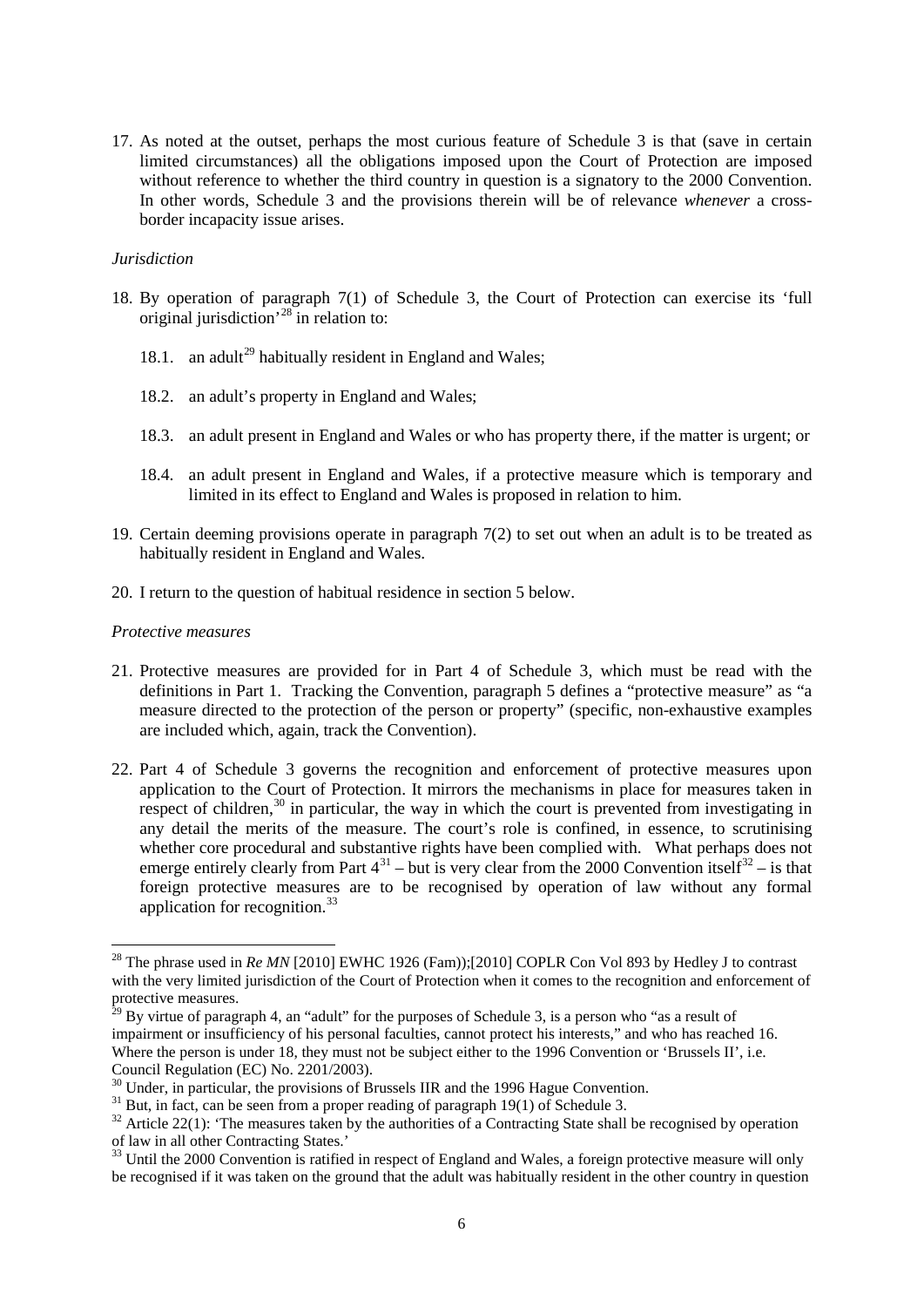23. I address the topic of recognition and enforcement in more detail in section 6 below.

# *Foreign powers of attorney*

24. As foreign powers of attorney are not protective measures, they are not capable of being made the subject of applications for recognition and enforcement under the provisions of Part 4. This does not mean, however, that 'foreign' powers are not effective within England and Wales.<sup>[34](#page-6-0)</sup> Rather, questions of their validity and exercise fall for consideration by reference to the rather more complicated provisions of Part 3 of Schedule 3. These are discussed in detail at section 7 below.

# *Supporting legislation*

25. It should perhaps be noted that it was envisaged in Schedule 3 that regulations would be made to flesh out the provisions of the Schedule.<sup>[35](#page-6-1)</sup> No such regulations exist, nor do the Court of Protection Rules 2007 contain any provisions relating to (for instance) applications for recognition and enforcement of foreign protective measures.

# **Particular topics of importance: (1) habitual residence**

- 26. As noted above, the 2000 Convention deliberately does not define 'habitual residence,' nor is substantial guidance to be found in the Lagarde Report. Greater assistance can perhaps be derived from decisions of Hedley J in *Re MN (Recognition and Enforcement of Foreign Protective Measures)*[37](#page-6-3) and Sir James Munby P in *Re PO*. [38](#page-6-4) These will be discussed in turn.
- 27. The proceedings in *Re MN* related to an elderly woman habitually resident in California, who had been removed from there to Canada and thence to this country in circumstances which, it was said, involved a breach of the terms of Part 3 of an advance directive signed by her. In considering whether her habitual residence had now changed to England and Wales Hedley J held that:

[22] … the question of authority to remove is the key in this case to the question of habitual residence. Habitual residence is an undefined term and in English authorities it is regarded as a question of fact to be determined in the individual circumstances of the case. It is well recognised in English law that the removal of a child from one jurisdiction to another by one parent without the consent of the other is wrongful and is not effective to change habitual residence – see e.g. *Re P-J (Abduction: Habitual Residence: Consent)* [2009] EWCA Civ 588, [2010] 1 WLR 1237, [2009] 2 FLR 1051. It seems to me that the wrongful removal (in this case without authority under the directive whether because Part 3 is not engaged or the decision was not made in good faith) of an incapacitated adult should have the same consequence and should leave the courts of the country from which she was taken free to take protective measures. Thus in this case were the removal 'wrongful', I would hold that MN was habitually resident in California at the date of Judge Cain's orders.

 $\overline{a}$ 

<sup>(</sup>whether or not that country is a Convention State): see paragraphs 19(1) and (2) of Schedule 3, paragraph 19(2) only coming into force upon ratification in respect of England and Wales (paragraph 35(c)).

<span id="page-6-0"></span><sup>&</sup>lt;sup>34</sup> Assuming, which I do for the balance of this section, that the wording of the power is capable of giving authority to the attorney to take decisions regarding the donor's assets or person outside the country in which the instrument was drafted. This is a question which can only be answered by reference to the wording of any individual instrument.<br><sup>35</sup> Paragraph 32.

<span id="page-6-2"></span><span id="page-6-1"></span> $36$  In notable contrast to the position in the Family Procedure Rules 2010, which contain (in part 31) detailed provisions for applications under Brussels IIR and the 19996 Convention.<br><sup>37</sup> [2010] COPLR Con Vol 893 (CP).

<span id="page-6-3"></span>

<span id="page-6-4"></span><sup>38[2013]</sup> EWHC 3932 (COP); [2013] WLR (D) 495 (CP).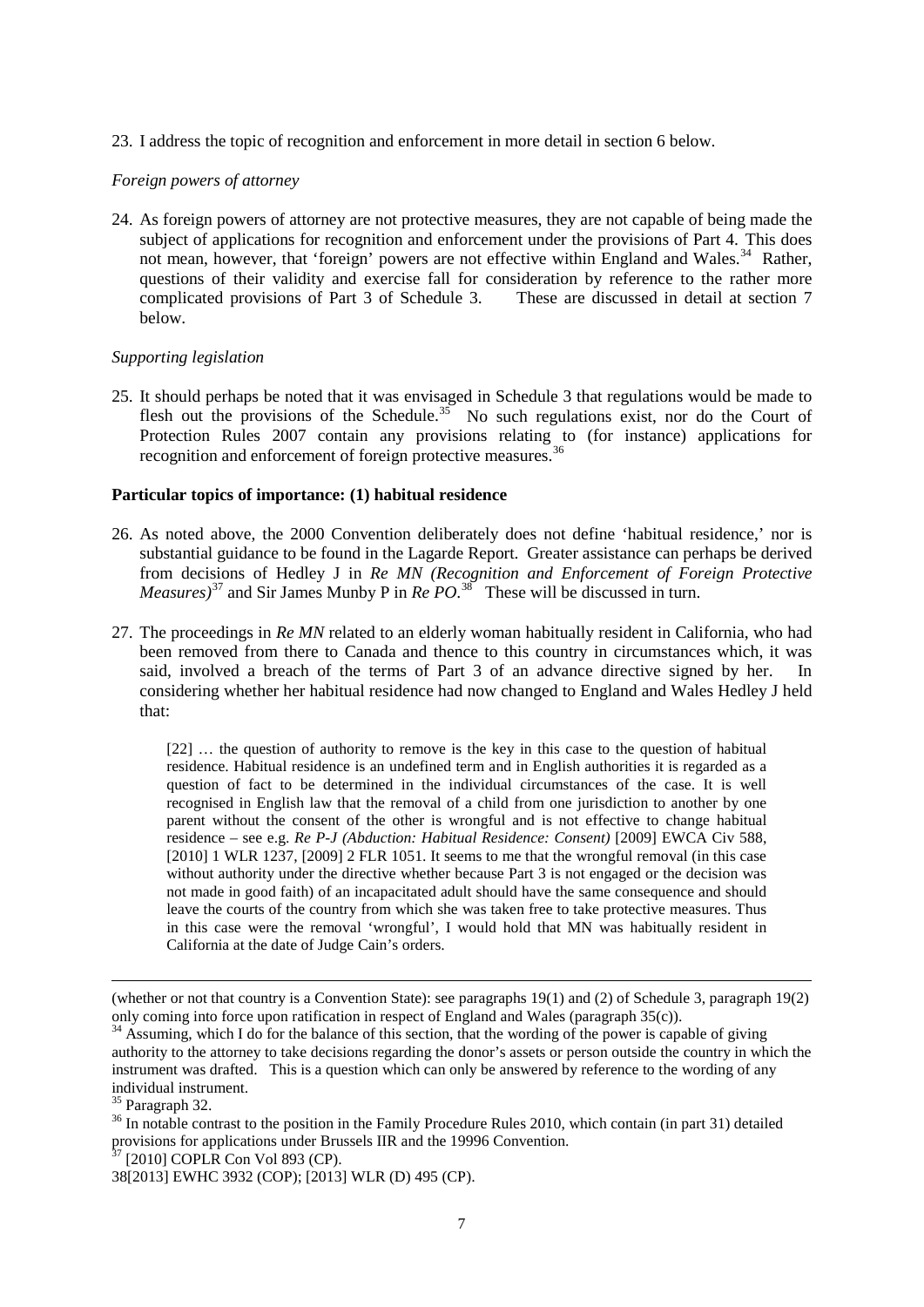[23] If, however, the removal were a proper and lawful exercise of authority under the directive, different considerations arise. The position in April 2010 was that MN had been living with her niece in England and Wales on the basis that the niece was providing her with a permanent home. There is no evidence other than that MN is content and well cared for there and indeed may lose or even have lost any clear recollection of living on her own in California. In those circumstances it seems to me most probable that MN will have become habitually resident in England and Wales and this court will be required to accept and exercise a full welfare jurisdiction under the Act pursuant to para  $7(1)(a)$  of Sch 3.[39](#page-7-0) Hence my view that authority to remove is the key consideration.

- 28. *Re MN* was followed in Scotland in a 2011 case, *F v S*. [40](#page-7-1) It has very recently been followed by the President of the Court of Protection, Sir James Munby, in *Re PO*. This case concerned the move of a woman from England to Scotland, the move having taken place at the instigation of three of her children, and being strongly contested by the fourth. For present purposes, the key question for the court was whether PO was still habitually resident in England and Wales, or whether her habitual residence had changed to Scotland. In his judgment, having quoted with approval the passages from the judgment from *Re MN* set out above, Sir James Munby P further held that:
	- 28.1. Habitual residence can in principle be lost and another habitual residence acquired on the same day; $41$
	- 28.2. In the case of an adult who lacks the capacity to decide where to live, habitual residence can in principle be lost and another habitual residence acquired without the need for any court order or other formal process, such as the appointment of an attorney or deputy;<sup>[42](#page-7-3)</sup>
	- 28.3. Habitual residence will not change if the removal has been wrongful. Sir James Munby P gave as an example the circumstances of *Re MN*, as well as the example of the breach of a  $\text{court order:}^{43}$  $\text{court order:}^{43}$  $\text{court order:}^{43}$
	- 28.4. Unlike the position in relation to children under European law,  $44$  the principle of *perpetuatio fori* has no application in this context. Determination of an incapacitated adult's habitual residence is to be assessed by reference to all the circumstances as they are at the time of assessment. Where the assessment arises as a result of an application before a court, therefore, the relevant date for determining habitual residence is the date of the hearing, and not the date when the relevant application was made.<sup>[45](#page-7-6)</sup>
- 29. In reaching his conclusion that PO was at the time of the hearing habitually resident in Scotland, Sir James Munby P also placed weight upon the fact that: (1) PO was settled in her care home in Scotland and, seemingly, expressing her contentment at being there; and (2) PO was by the time

<span id="page-7-0"></span> $39$  Giving effect to Article 5(1), and providing that the Court of Protection may exercise its jurisdiction (insofar as it otherwise unable to do so) over an adult habitually resident in England and Wales.

<span id="page-7-2"></span><span id="page-7-1"></span><sup>&</sup>lt;sup>40</sup> (2012) SLT (Sh Ct) 189. This was a Convention case, involving as it did France and Scotland.<br><sup>41</sup> Re PO at paragraph 17. In reaching this conclusion, Sir James Munby P relied both on paragraph 50 of the Lagarde Report and also, by analogy, with the decision of the Supreme Court in *Re A* [2013] 3 WLR 761 (HL) (a case concerning the proper approach to the determination of habitual residence of children).<br><sup>42</sup> *Re PO* at paragraph 18.

<span id="page-7-4"></span><span id="page-7-3"></span><sup>42</sup> *Re PO* at paragraph 18. 43 As in *Re HM (Vulnerable Adult: Abduction)* [2010] 2 FLR 1057, concerning the removal of an adult from England and Wales to Israel. No questions arose in that case as to whether their habitual residence had changed,

<span id="page-7-5"></span> $^{44}$  Council Regulation (EC) 2201/2003 concerning jurisdiction and the recognition and enforcement of judgments in matrimonial matters and the matters of parental responsibility, Art 8 (and see also *HA v MB (Brussels II Revised: Article (11)7 Application)* [2008] 1 FLR 289 at paragraph 89).<br><sup>45</sup> *Re PO* at paragraph 21.

<span id="page-7-6"></span>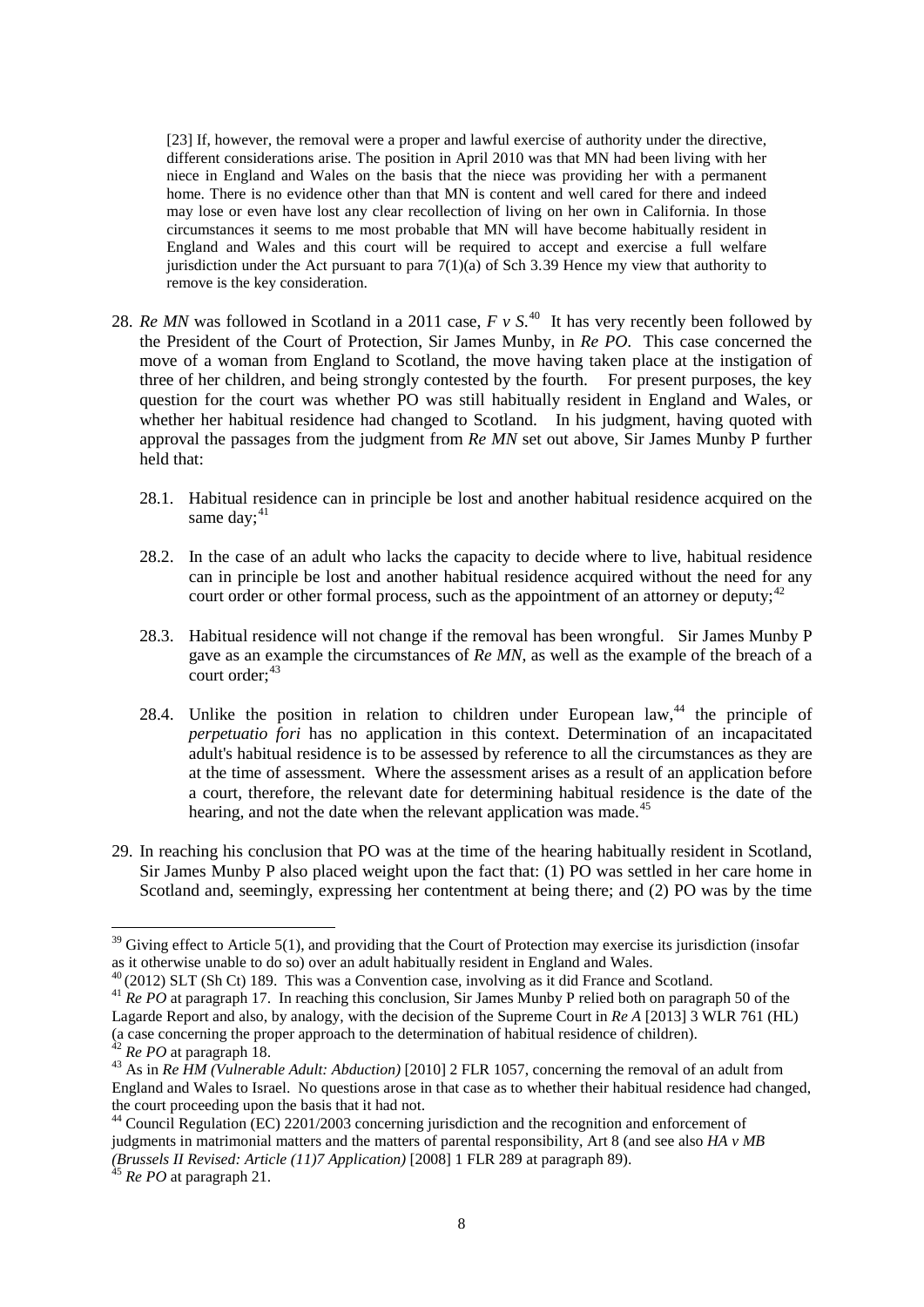of the hearing (and in contrast to the position that had prevailed at the outset) not currently expressing a desire to return either to her own home or to the English county in which it was located. $46$ 

- 30. In light of these decisions, therefore, and mindful of the repeated dicta from the superior courts as to the extent to which legal glosses should not be put upon the phrase 'habitual residence', [47](#page-8-1) it is suggested that a number of principles can nonetheless be discerned which will assist in the individual factual assessment required in each case:
	- 30.1. by contrast to the position that can pertain in other situations,<sup>[48](#page-8-2)</sup> an adult can only have (at most) one habitual residence for purposes of the  $2000$  Convention.<sup>[49](#page-8-3)</sup> and may in some circumstances have none;
	- 30.2. in the case of an adult who had, but has subsequently lost, the capacity to decide where they wished to live, their habitual residence will remain that of the country in which they were habitually resident as at the point at which they lost capacity, although it is possible for this to change if they are moved to another country in circumstances which do not give rise to any inference of wrongdoing on the part of a third party responsible (whether through formally or informally) for their care and wellbeing;<sup>[50](#page-8-4)</sup>
	- 30.3. if a change of habitual residence is asserted in such a case, the authorities will scrutinise with care both the circumstances of the move itself, and the circumstances under which the adult in question is now residing, the latter with a view to examining whether it is a permanent arrangement. In this examination, it is appropriate to take into account the degree to which the adult appears to be settled and their state of mind, even if they lack the capacity to make a capacitous decision as to residence;<sup>[51](#page-8-5)</sup>
	- 30.4. where an adult is wrongfully removed from their 'home' jurisdiction, then it is suggested that their habitual residence could change if there is subsequent endorsement of that move

<span id="page-8-3"></span> $49$  This flows from the use of the determinate Article in Article 5(1) giving jurisdiction to the judicial or administrative authorities of the Contracting State of 'the habitual residence of the adult.' For purposes of the law of England and Wales, children cannot have more than one habitual residence for purposes of the 1980 Convention: *In Re V (Abduction: Habitual Residence)* [1995] 2 FLR 992 (where it was held that, for purposes of that earlier Convention, a child who lived in two countries for different parts of the year had consecutive habitual residences rather than being concurrently habitually resident in both.

<span id="page-8-4"></span><sup>50</sup> Note in this regard, that the 2000 Convention recognises in Article 8(2)(e) the special status of a person who is close to the adult and prepared to undertake their protection.

<span id="page-8-5"></span> $^{51}$  Another term that could be used here would be 'wishes and feelings' (and the term was used in submissions to the President in *Re PO*). However, upon reflection, it may be that, as the analysis of habitual residence is an exercise that takes place within the confines of Schedule 3 MCA 2005, which is – in many ways – a statutory provision divorced from the balance of the Act, using 'wishes and feelings' here might potentially risk blurring a distinction that should be maintained. I note that, in *Re LC (Children)* [2014] UKSC 1, the Supreme Court held that the 'state of mind' of an adolescent child (or a child with the maturity of an adolescent) could properly be taken into account for purposes of determining whether that child had a habitual resident distinct from that of the parent with which the child lawfully resides (see paragraph 37). In so doing, Lord Wilson (speaking for the majority) considered that none of the words 'wishes,' views,' intentions,' or 'decisions' of the child were apt in the context in which he was considering the question.

<span id="page-8-1"></span><span id="page-8-0"></span><sup>46</sup> *Re PO* at paragraph 23. 47 *Re A (Children)* [2013] UKSC 60*;* [2013] 3 WLR 761 per Baroness Hale at paragraph 54(vi), discussing the concept in relation to children.

<span id="page-8-2"></span><sup>&</sup>lt;sup>48</sup> See, for an instance under English law, *Ikimi v Ikimi* [2002] Fam 72 (for purposes of s.5(2) of the Domicile and Matrimonial Proceedings Act 1973). A person will also need to have one ordinary residence for purposes of community care legislation: see *R (Cornwall Council) v SoS for Health & Ors* [2014] EWCA Civ 12 (in which the Court of Appeal also firmly overruled the approach previously adopted in English law to the determination of the ordinary residence of incapacitated adults, in favour of a test directed to an examination directed to all the circumstances of the case, including, in an appropriate case, the state of mind of the adult in question.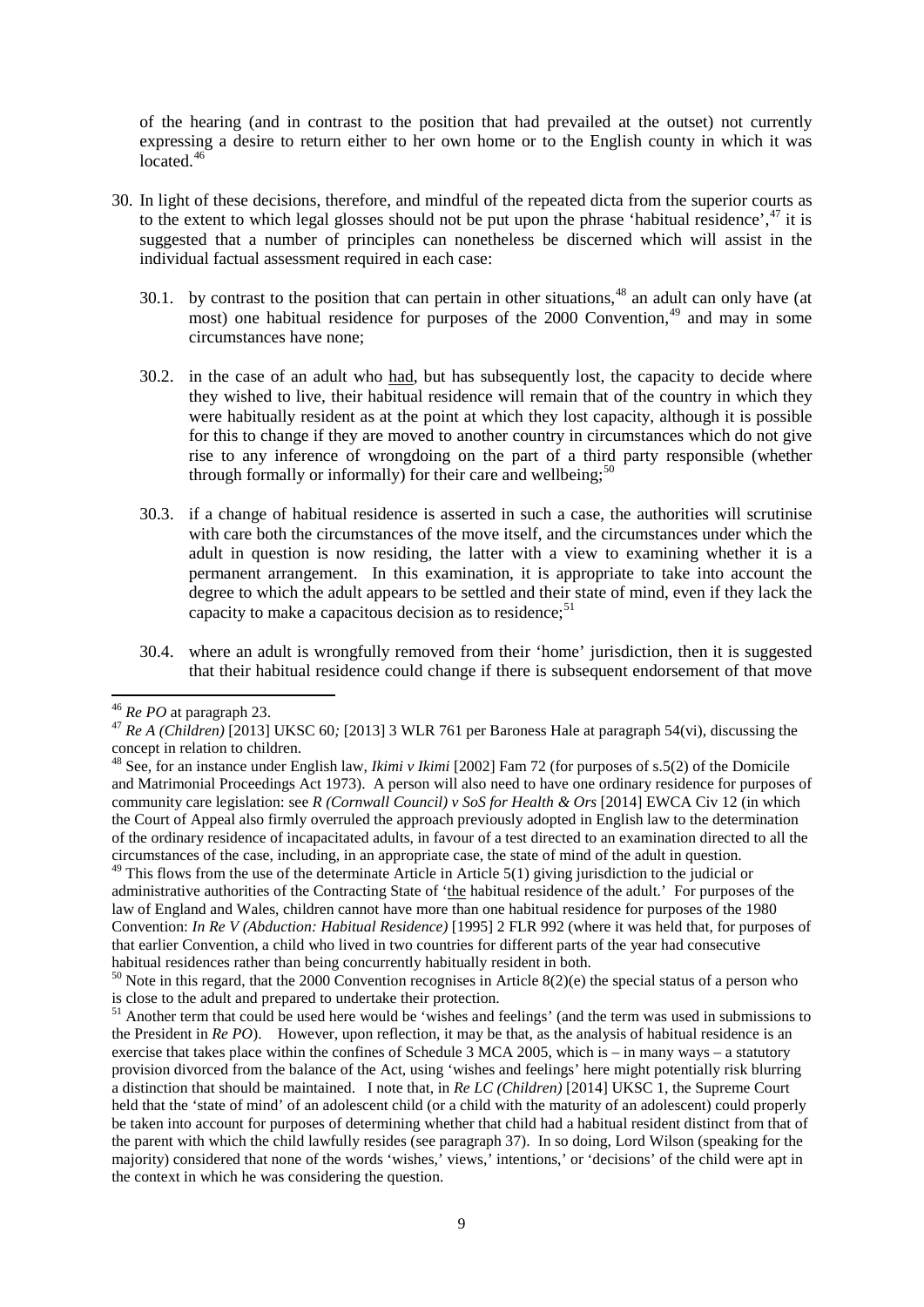by the responsible administrative or judicial authorities of the country of habitual residence and/or all those family members and carers properly interested in the adult's care;

- 30.5. at least for purposes of the English courts, the passage of a sufficiently long period of time could, in and of itself, effect a change in habitual residence even were the original removal to have been wrongful. $52$  The courts have not given any guidance as to the necessary length of time, but it is suggested that, by analogy with the position in relation to the 1996 Convention in relation to children,  $53$  one year might be an appropriate rule of thumb;
- 30.6. in the case of an adult who has never had the capacity to decide where they wish to live, then their habitual residence at the point of majority will be that which they had immediately prior to turning 18. Their habitual residence can, however, change thereafter in the same circumstances as those described above;
- 30.7. the assessment of habitual residence will always be by reference to the facts as they exist as at the time of the assessment by the relevant authorities, such the fact that proceedings are on foot in the courts of the country of the original habitual residence will not prevent a change of habitual residence prior to the resolution of those proceedings;
- 30.8. the burden will always lie upon the person asserting the change of residence.<sup>54</sup>

## **Particular topics of importance: (3) powers of attorney**

- 31. As noted above, the second main purpose of Schedule 3 (mirroring that of the Convention) is to provide the tools for resolving conflicts of laws questions arising in the context of 'foreign' powers of attorney.
- 32. Importantly, such powers are not protective measures, so they are not capable of being made the subject of applications for recognition and enforcement under the provisions of Part 4. This does not mean, however, that 'foreign' powers are not effective within England and Wales.<sup>[55](#page-9-3)</sup> Rather, questions of their validity and exercise fall for consideration by reference to the rather more complicated provisions of Part 3 of Schedule 3.
- 33. The starting point<sup>[56](#page-9-4)</sup> is the principle that the law applicable to the existence, extent, modification or extinction of the power of representation will be that of the country of the habitual residence of the donor as at the point of granting the power.
- 34. However, and so as to give effect to the principle that adults should have the maximum autonomy to make choices as to their own futures, a donor has a limited ability to designate in writing that a law of a different country should apply to these matters.
- 35. Importantly, perhaps, whilst Part 3 would appear on its face largely to be concerned with the position whereby questions relating to 'foreign' powers fall for determination by the Court of

<span id="page-9-2"></span><span id="page-9-1"></span>

<span id="page-9-0"></span><sup>&</sup>lt;sup>52</sup> *Re MN* paragraph 21.<br><sup>53</sup> 1996 Convention, Art 7(1)(b).<br><sup>54</sup> By analogy with the position pertaining in relation to children: see *Re R (Wardship: Child Abduction)* [1992] 2 FLR 481 at 487. None of the judges in the cases cited above expressly considered the evidential burden, but it would appear that all proceeded on the basis that the burden would lie with the person contending that there had been a change.

<span id="page-9-3"></span><sup>&</sup>lt;sup>55</sup> Assuming, which I do for the balance of this section, that the wording of the power is capable of giving authority to the attorney to take decisions regarding the donor's assets or person outside the country in which the instrument was drafted. This is a question which can only be answered by reference to the wording of any individual instrument.

<span id="page-9-4"></span><sup>56</sup> Which stems from Article 15 of the Hague Convention.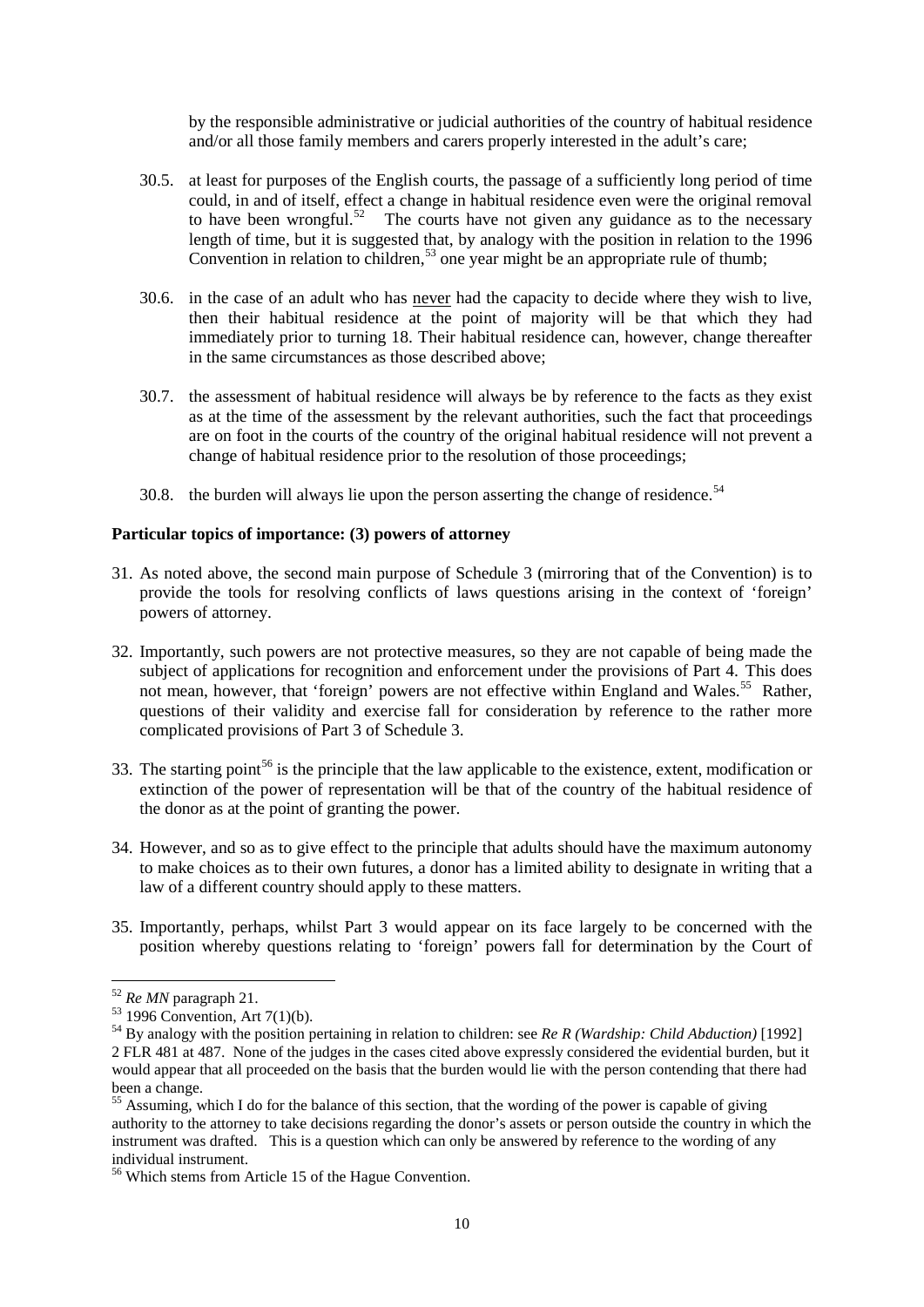Protection, on a proper analysis Part 3 is not so limited (and nor are the Articles of the Convention upon which Part 3 draws). Part 3 therefore sets out a position which should apply in respect of 'foreign' powers regardless of whether or not they come before the Court of Protection.

- 36. Part 3 envisages two factual scenarios:
	- 36.1. the donor was habitually resident in England and Wales at the time of making the power. In that case (and in line with the principle set out immediately above), the donor can choose to designate the law of a connected country to apply to the existence, extent, modification or extinction of the power of representation (paragraph 13(1)). For these purposes, a connected country is defined as a country: (1) of which the donor is a national;  $(2)$  in which he had previously been resident; or  $(3)$  where he has property (paragraph 13(3)). In the last of these cases, the donor can only specify that the law of that connected country apply in relation to that property (paragraph 13(4));
	- 36.2. the donor was habitually resident other than in England and Wales at the time of making the power, but England and Wales is a connected country. In that case, the donor can specify that the law of England and Wales is to apply in mirror fashion to that set out above (paragraph  $13(2)(b)$ ).<sup>[57](#page-10-0)</sup> If the donor does not so specify, then the applicable law will be that of the foreign country (paragraph  $13(2)(a)$ ).
- 37. Paragraph 13 does not address two other scenarios:
	- 37.1. the donor was habitually resident other than in England and Wales, has no connection with England and Wales and made no specification at all as to the law he wished to apply;
	- 37.2. the donor was habitually resident other than in England and Wales and specified that the applicable law should be that of a third country.
- 38. Logic, and fidelity to the principles of the Convention, would suggest that in the first case the applicable law will be that of the habitual residence of the donor at the time of the grant of the power and that in the second, the applicable law should be that of the third country if it is a connected country (to use the language of paragraph 13). However, until and unless ratification of the Convention is extended to England and Wales (or a judicial pronouncement in a suitable case) this is a question which does not afford of a definitive answer.
- 39. In all cases, however, the following rules apply:
	- 39.1. the law applicable to the *exercise* of the power will be England and Wales (paragraph  $13(5)$ :
	- 39.2. the Court can disapply or modify the lasting power if it is not exercised in a manner sufficient to guarantee the protection of the person or property of the donor (paragraph  $14(1)$ :
	- 39.3. the Court is required in exercise of its jurisdiction in this regard to take into account mandatory provisions of the law of England and Wales (paragraph 17); and
	- 39.4. the Court cannot be required to apply the law of a country other than England and Wales if its application would be manifestly contrary to England and Wales (paragraph 18).

<span id="page-10-0"></span><sup>&</sup>lt;sup>57</sup> The OPG guidance suggests that this should be in the conditions box on page 6 of the Property and Affairs LPA form, and page 7 of the Health and Welfare LPA form.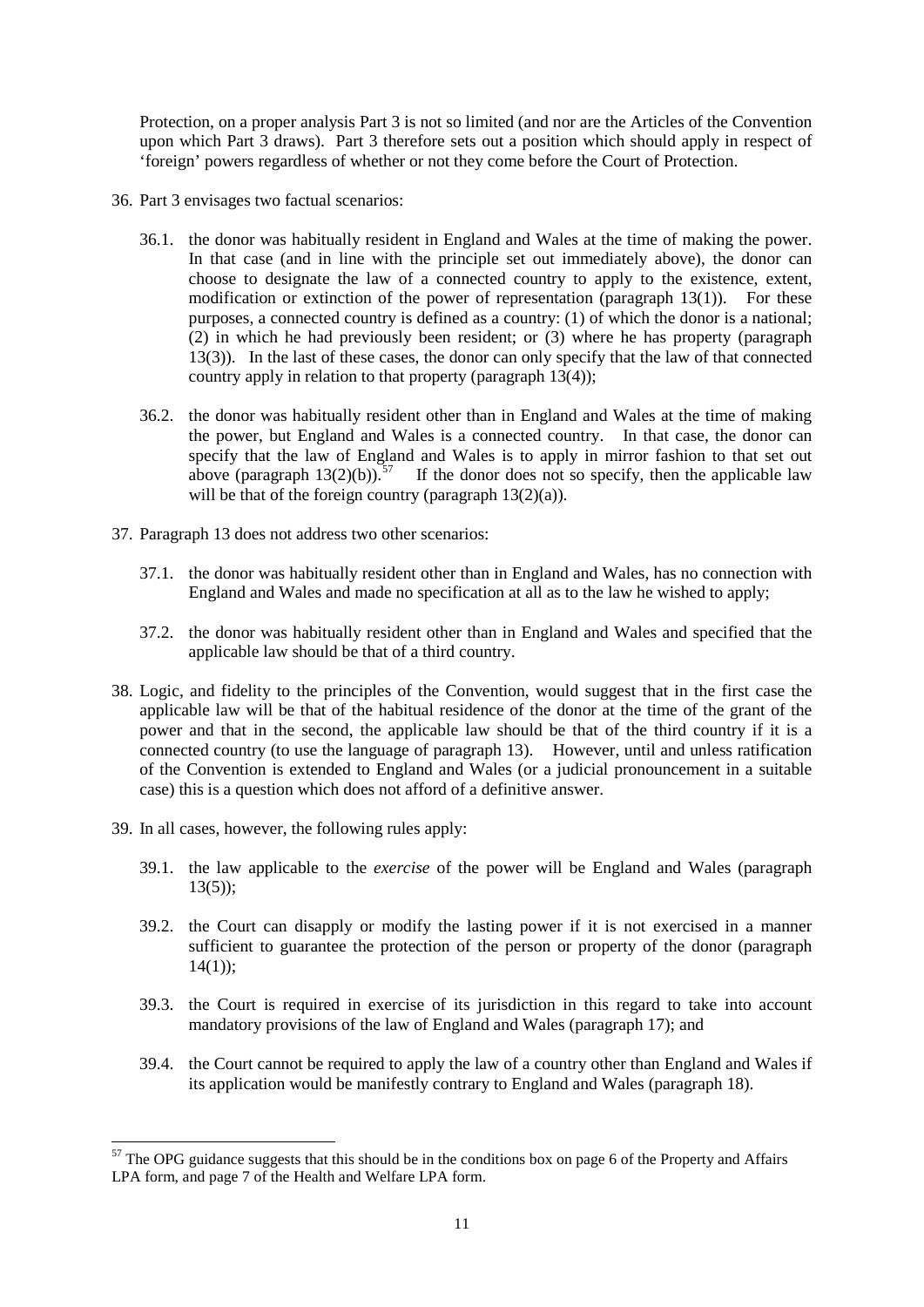- 40. It is perhaps worth noting that Schedule 3 envisages that regulations may be made (under paragraph 15) to provide, in essence, that a 'foreign' power must meet the formalities required under Schedule 1 in respect of a domestic power. Until such point as regulations are made, the precise form of the 'foreign' power is not of determinative effect as regards questions of whether and how it is to be exercised in England and Wales.
- 41. Paragraph 16 provides a measure of protection for transactions involving donees of foreign powers that would otherwise be void because the donee did not have authorisation under the law of England and Wales, where the third party to the transaction neither knew nor ought to have known of the position. By virtue of paragraph 16, the validity of a transaction entered into between the donee of a 'foreign' power purporting to act under that power and a third party, where both are in England and Wales, cannot be questioned in proceedings, nor can the third party be held liable merely because the law applicable to the 'foreign' power was, in fact, not the law of England and Wales, and the representative was not authorised under that law to enter into the transaction, so long as the third party neither knew nor ought to have known that the applicable law was the law of the other country (paragraph  $16(2)(a)$ ,  $(3)$  and  $(5)$ ).
- 42. It should be noted that the OPG in England and Wales does not maintain a register of 'foreign' powers alongside its registers of LPAs and EPAs (and CoP orders appointing Deputies).<sup>[58](#page-11-0)</sup> An attorney under a 'foreign' power can should – in theory – be able to point to the provisions of Schedule 3 when dealing with an institution, but what happens where that institution declines to accept the authority of the attorney?
	- 42.1. as noted above, a foreign power of attorney is not a protective measure and cannot therefore be made the subject of an application for recognition and enforcement before the Court of Protection;
	- 42.2. however, it would seem to me entirely arguable that if an attorney encountered resistance on the part of a particular institution to act upon the instrument in respect of the adult's property, it would be possible for the attorney to seek a specific declaration from the Court of Protection under s.15 MCA 2005 or – in an appropriate case – a decision under s.16  $MCA$  2005<sup>[59](#page-11-1)</sup> so as to obtain relief:
	- 42.3. if the attorney encountered resistance in respect of the discharge of their powers in respect of the adult's health and welfare, then the position is perhaps more complicated, albeit that it would seem to me that in many cases it would be possible to contend that the Court of Protection would have jurisdiction on the basis of the presence of the adult, because the matter would be urgent for purposes of paragraph  $7(1)(c)$  of Schedule 3.<sup>[60](#page-11-2)</sup>
	- 42.4. in either case, applying the principles set out in *Re MN*, it might also be the case that the adult has become habitually resident in England subsequent to the making of the power of attorney, in which case the Court of Protection would have jurisdiction by virtue of paragraph  $7(1)(a)$ ;

<span id="page-11-0"></span><sup>&</sup>lt;sup>58</sup> There is nothing in the scheme of Schedule 3 (or in the provisions of the Convention) which would prevent the English OPG from registering a foreign power; it would appear unlikely at present, however, that the English OPG would have the vires to do so: s.58(1) MCA 2005. The Lord Chancellor could by regulations under s.58(3)(b) MCA 2005 confer other functions upon the OPG (and/or an Order in Council could be made under paragraph 31 of Schedule 3 a function for purposes of enabling the Convention to be given effect), and by either legislative route imbue the English OPG with authority to register 'foreign' powers.<br><sup>59</sup> The Court of Protection would have jurisdiction over P's property by virtue of paragraph 7(2) of Schedule 3.

<span id="page-11-2"></span><span id="page-11-1"></span> $60$  If the adult is not present in England and Wales, it is difficult to see in what circumstances the attorney would be encountering difficulties.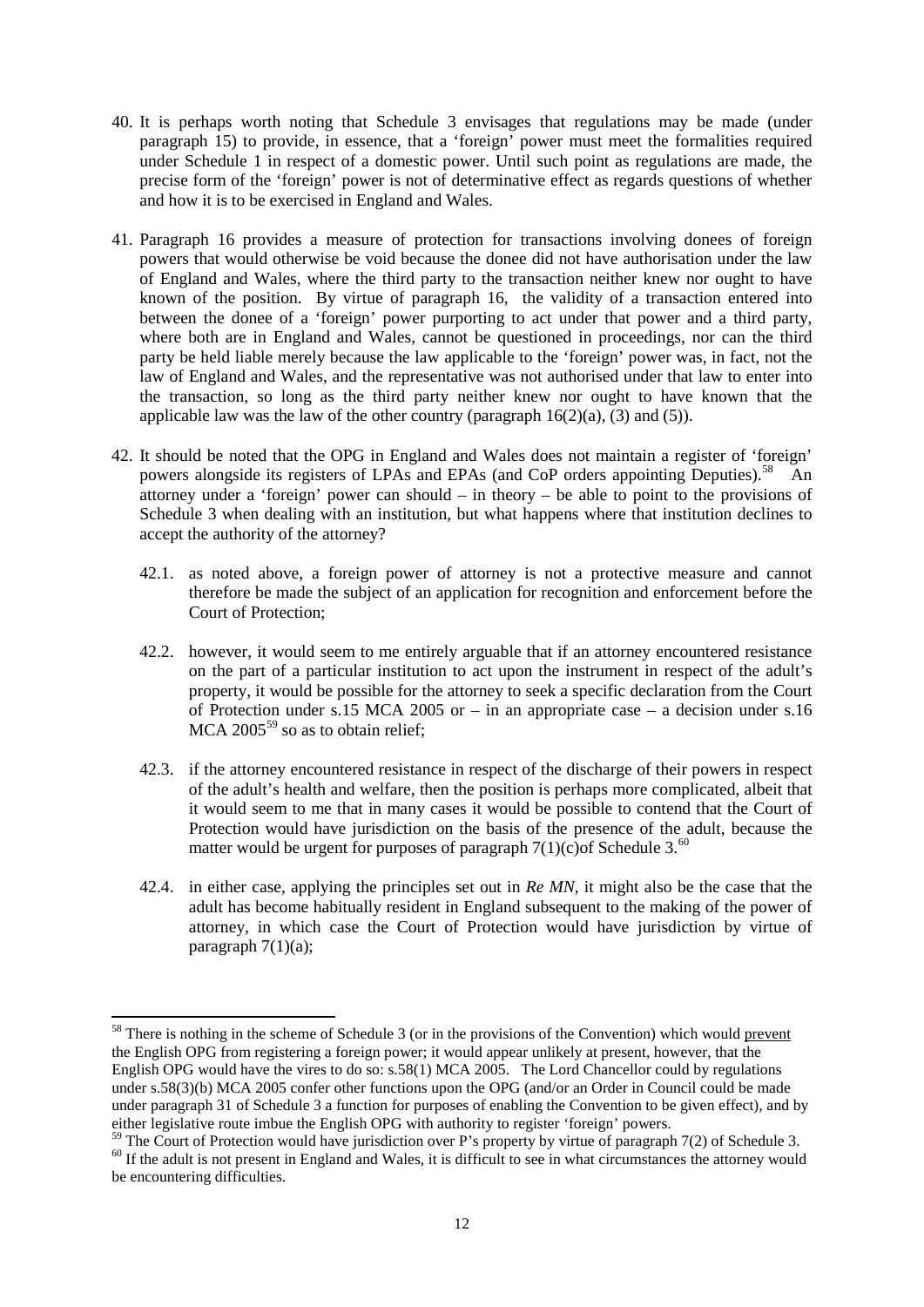- 42.5. moreover, in either case, it seems to me that it would be necessary, inter alia, for the 'offending' institution to be made a party to the application; it also seems to me that there would be a proper case to advance that the institution should be required to pay the costs incurred by the attorney in making the application (at least if the institution had had the provisions of Schedule 3 properly brought to their attention and was still declining to give effect to the instrument).
- 43. A truly 'belt and braces' approach for a capacitous foreign client who is determined to ensure as little future debate as possible about the authority with which they have imbued their attorney(s) is to make a specifically English LPA. It should be noted, though, that they can only specify that the law of England and Wales is to apply to all aspects of the LPA (other than its exercise) if they have a connection with England and Wales as defined in Schedule 3. Conversely, an Anglo-Welsh client with substantial assets and/or who spends substantial amounts of time abroad who wishes to ensure the equivalent lack of dispute in respect of the powers with which they have imbued their attorney(s) would be well-advised to draw up appropriate instruments in respect of the individual country or countries<sup> $61$ </sup> where they are likely to be most necessary. In such cases, there can be no substitute for obtaining advice from a suitably qualified lawyer in the relevant jurisdiction, although a very quick, and useful, 'heads-up' as to the type of matters that are likely to arise in the major jurisdictions can be found in Part X of the Jordans *Court of Protection Practice* work (and a substantially more detailed analysis will in due course appear in the book referred to in footnote 1 above).
- 44. Two final points arise in relation to Scotland: $62$ 
	- 44.1. In an *Application by C re R*, Airdrie Sh. Ct., April 02, 2013 (unreported), the relevant provisions of the Adults with Incapacity (Scotland) Act 2000 were interpreted so as give automatic effect to a properly registered English enduring power of attorney, which was, further, held to have like effect—in Scotland—to a continuing power of attorney granted under the provisions of Scottish law.<sup>[63](#page-12-2)</sup> The sheriff, further, directed<sup>[64](#page-12-3)</sup> the attorney that she was entitled to rely upon the general powers contained in the enduring power, including, specifically the power to claim and administer social care payments due to the adult under the relevant Scottish legislation;
	- 44.2. It is possible to register a Scottish power of attorney in the Books of Council and Session held by the Registers of Scotland. By virtue of s.4 Evidence and Powers of Attorney Act 1940, an extract from the Books of Council and Session "shall, in any part of the United Kingdom, without further proof be sufficient evidence of the contents of the instrument and of the fact that it has been so deposited or registered." Whilst – for the reasons set out above  $-$  a valid Scottish power should be effective in England by operation of law, this step provides a potential further 'belt and braces' step that can be taken to secure such effectiveness.

## **Particular topics of importance (3) recognition and enforcement**

45. In *Re MN*, Hedley J clarified that a decision as to whether to recognise (and, by extension, to enforce) a protective measure is not one taken for or on behalf of the person in question for purposes of s.1(5) of the MCA 2005; in other words, it is not necessary for the Court to go through a full-blown best interests analysis before granting an application for recognition and

<span id="page-12-0"></span><sup>&</sup>lt;sup>61</sup> And sometimes even state within a federal country, to take the examples of America, Australia and Spain as countries in which issues such as those discussed within this paper are likely to arise.

<span id="page-12-1"></span> $62$  See further, in this regard, the note on Scots incapacity law by Adrian Ward circulated with the February issue of the 39 Essex Street Mental Capacity Law Newsletter, available at [www.39essex.com/newsletters.](http://www.39essex.com/newsletters)<br>
<sup>63</sup> I.e. s15(1) Adults with Incapacity (Scotland) Act.<br>
<sup>64</sup> Under the provisions of s3(3) Adults with Incapacity (Scotland

<span id="page-12-2"></span>

<span id="page-12-3"></span>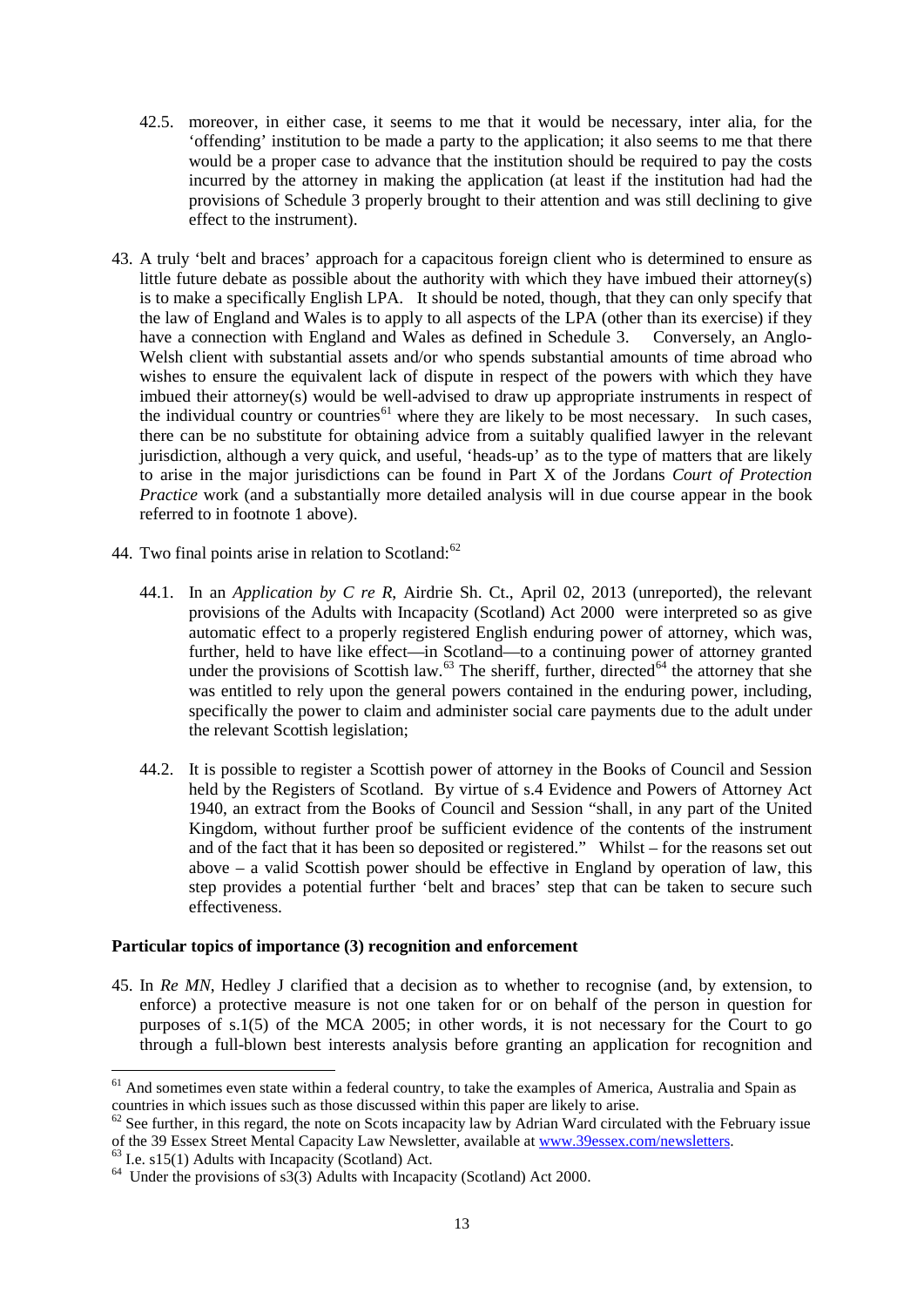enforcement.<sup>[65](#page-13-0)</sup> However, and importantly, it is still necessary (by virtue of paragraph 12, which makes it clear that implementation is governed by the law of the implementing country) to conduct an analysis of whether the *measures* taken in England and Wales to enforce the protective measure are in the person's best interests. To take the concrete example of MN, the parties ultimately agreed terms in California (where she was agreed to remain habitually resident), and a consent order was entered into there that was recognised and declared capable of enforcement as a protective measure under Schedule 3. However, in order so to do, Hedley J was still required to satisfy himself (by a report from an appropriately qualified expert) that the mechanics of the return by air ambulance were not contrary to her best interests. I think it is not beyond the bounds of possibility that a case will arise where, although, in principle, a foreign protective measure falls to be enforced, it will never actually take effect, because of impact on the adult of its implementation.

- 46. The wording of Schedule 3, and in particular the unilateral obligation that we have taken upon ourselves to recognise foreign protective measures wherever they have been taken means that our Courts may well be asked to recognise and enforce protective measures taken in circumstances which may cause a degree of unease, because they will have been taken in countries with legal systems very different to our own.
- 47. However, this is perhaps necessary as a *quid pro quo*, so as to secure the cooperation of courts in foreign jurisdictions to bring about the return of incapacitated adults abstracted from England and Wales. It is perhaps worth considering the circumstances that prevail in such a case. In an unreported case in which I was involved in 2009 on behalf of P's property and affairs deputy, Black J (as she then was) proceeded on the basis that, given the circumstances under which P was removed from the country by her son, P's habitual residence could not have changed. She therefore considered that, as P continued to be habitually resident in England and Wales, the Court of Protection retained jurisdiction (under paragraph 7 of Schedule 3) over her person, so as to secure her welfare. Declarations and orders were therefore made in an attempt to compel her return. An injunction was also made freezing the assets worldwide of her son, in an attempt to compel him to return her together with the proceeds of the sale of her house, which had been transferred to him in highly questionable circumstances. While this decision was reached on an *ex parte* basis (albeit with the Official Solicitor present), the approach to habitual residence is entirely consistent with that subsequently taken, after full argument, by Hedley J in *Re MN*. The approach taken by the Court to its own powers is also consistent with the approach taken, again after full argument, by Lord Justice Munby in *Re HM (Vulnerable Adult: Abduction)* [2010] 2 FLR 1057, in which he confirmed that the High Court (under the inherent jurisdiction) had the same powers in respect of a missing adult without capacity as it does in relation to a missing child. $66$

<span id="page-13-0"></span><sup>&</sup>lt;sup>65</sup> This also means that a person can be deprived of their liberty by virtue of a 'foreign' order even if they would be ineligible if they were habitually resident in England: see *Re M* [2011] EWHC 3590 (COP) [2012] COPLR 430, concerning the placement of a young Irish adult in a English psychiatric facility.

<span id="page-13-1"></span> $^{66}$  By virtue of s.47(1) MCA 2005, which imbues the Court of Protection with the same powers in connection with its jurisdiction as the High Court, it seems to me that it would be entirely proper for the Court of Protection to deploy the entire panoply of remedies that were deployed in *Re HM*, which included: (1) injunctive orders directed to a respondent (PM) with custody of an incapacitated adult (HM), including a collection order; (2) orders inviting the assistance of both domestic and foreign public (including judicial) authorities; (3) orders seeking information from various individuals, friends or associates of a respondent (including summonses to Court to give evidence), from various banks, insurers and travel agents, from an airline, various telephone and email service providers and the DVLA, and from others thought to be holding monies for PM; (4) freezing orders, some directed to specific individuals in relation to specific assets held by them, the other a general freezing order in respect of all of a respondent's assets which has been renewed from time to time; (5) various orders permitting frozen funds to be used to fund living expenses and to fund not merely PM's legal costs in this country and in Israel but also the living costs of HM and her mother (KH) costs both here and there and the costs of HM's guardian in Israel, together with directing a third party to transfer monies from an account in his name to an account in the name of the Official Solicitor's solicitors, directing the relevant bank to honour those